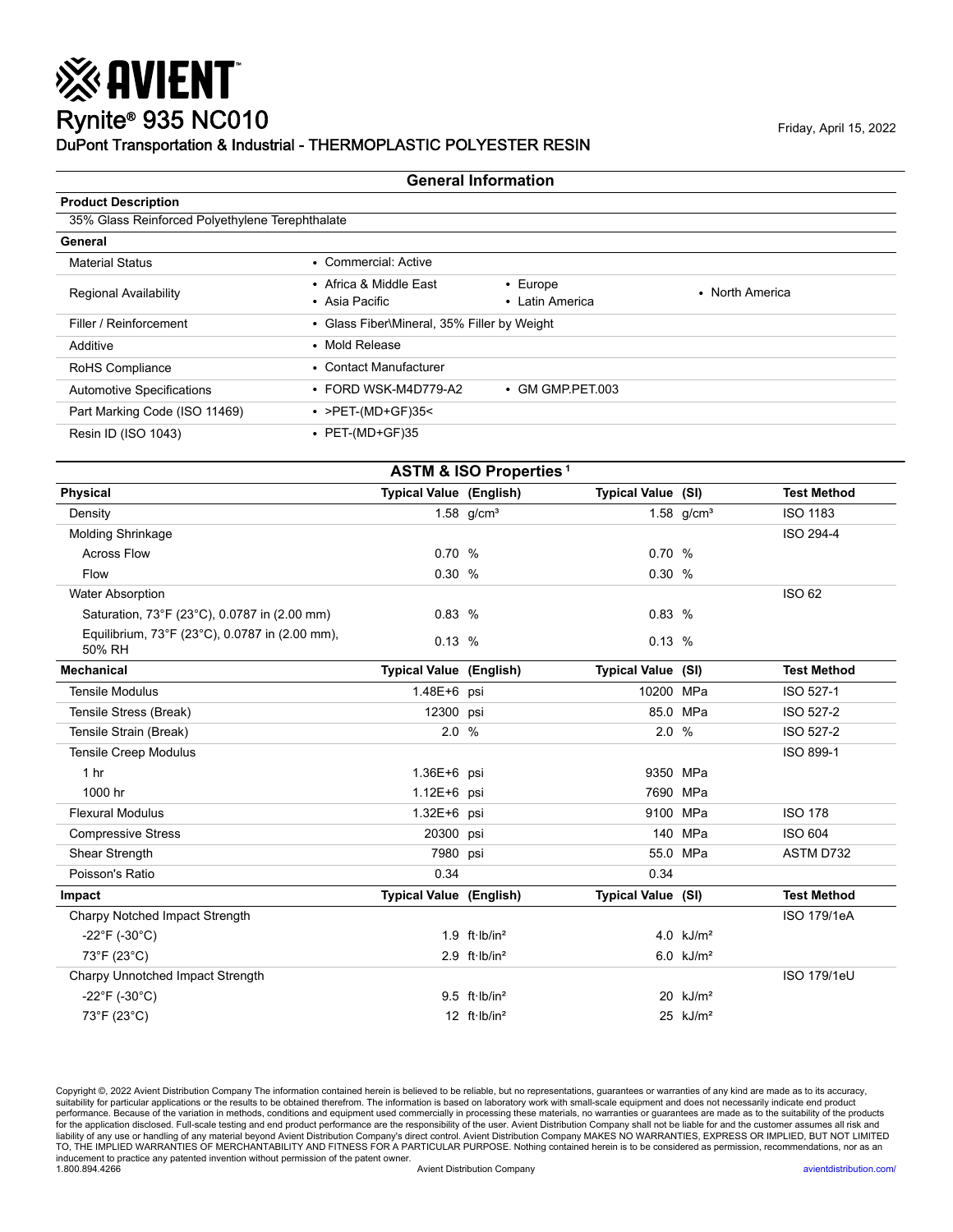# Rynite® 935 NC010

### DuPont Transportation & Industrial - THERMOPLASTIC POLYESTER RESIN

| <b>Hardness</b>                        | <b>Typical Value (English)</b> |                                   | Typical Value (SI)          |                              | <b>Test Method</b> |
|----------------------------------------|--------------------------------|-----------------------------------|-----------------------------|------------------------------|--------------------|
| <b>Rockwell Hardness</b>               |                                |                                   |                             |                              | ISO 2039-2         |
| M-Scale                                | 75                             |                                   | 75                          |                              |                    |
| R-Scale                                | 115                            |                                   | 115                         |                              |                    |
| Thermal                                | <b>Typical Value (English)</b> |                                   | Typical Value (SI)          |                              | <b>Test Method</b> |
| Deflection Temperature Under Load      |                                |                                   |                             |                              |                    |
| 66 psi (0.45 MPa), Unannealed          | 455 °F                         |                                   | 235 °C                      |                              | <b>ISO 75-2/B</b>  |
| 264 psi (1.8 MPa), Unannealed          | 392 °F                         |                                   | 200 °C                      |                              | <b>ISO 75-2/A</b>  |
| Vicat Softening Temperature            | 401 °F                         |                                   | 205 °C                      |                              | ISO 306/B50        |
| Melting Temperature <sup>2</sup>       | 486 °F                         |                                   | 252 °C                      |                              | ISO 11357-3        |
| <b>CLTE</b>                            |                                |                                   |                             |                              | ISO 11359-2        |
| Flow                                   |                                | $8.9E-6$ in/in/ $\degree$ F       |                             | $1.6E-5$ cm/cm/ $°C$         |                    |
| Flow : -40 to 73°F (-40 to 23°C)       |                                | $1.4E-5$ in/in/ $\degree$ F       |                             | $2.6E-5$ cm/cm/ $^{\circ}$ C |                    |
| Transverse                             |                                | 2.9E-5 in/in/°F                   |                             | $5.2E-5$ cm/cm/ $°C$         |                    |
| Transverse : -40 to 73°F (-40 to 23°C) |                                | 2.9E-5 in/in/°F                   |                             | 5.3E-5 cm/cm/°C              |                    |
| <b>Thermal Conductivity</b>            |                                | 1.8 Btu·in/hr/ft <sup>2</sup> /°F |                             | 0.26 W/m/K                   |                    |
| <b>Effective Thermal Diffusivity</b>   | 2.17E-10 in <sup>2</sup> /s    |                                   | 2.17E-10 in <sup>2</sup> /s |                              |                    |
| <b>Electrical</b>                      | <b>Typical Value (English)</b> |                                   | Typical Value (SI)          |                              | <b>Test Method</b> |
| <b>Surface Resistivity</b>             | 1.0E+14 ohms                   |                                   | $1.0E+14$ ohms              |                              | IEC 62631-3-2      |
| <b>Volume Resistivity</b>              |                                | $1.0E+13$ ohms $\cdot$ m          |                             | $1.0E+13$ ohms m             | IEC 62631-3-1      |
| Electric Strength                      |                                | 990 V/mil                         |                             | 39 kV/mm                     | IEC 60243-1        |
| <b>Relative Permittivity</b>           |                                |                                   |                             |                              | IEC 62631-2-1      |
| 1 MHz                                  | 4.10                           |                                   | 4.10                        |                              |                    |
| 100 Hz                                 | 4.50                           |                                   | 4.50                        |                              |                    |
| <b>Dissipation Factor</b>              |                                |                                   |                             |                              | IEC 62631-2-1      |
| 1 MHz                                  | 0.014                          |                                   | 0.014                       |                              |                    |
| 100 Hz                                 | 0.030                          |                                   | 0.030                       |                              |                    |
| <b>Comparative Tracking Index</b>      | 300 V                          |                                   | 300 V                       |                              | IEC 60112          |
| <b>Flammability</b>                    | <b>Typical Value (English)</b> |                                   | Typical Value (SI)          |                              | <b>Test Method</b> |
| Burning Rate 3 (0.0394 in (1.00 mm))   |                                | $< 3.1$ in/min                    |                             | $< 80$ mm/min                | <b>ISO 3795</b>    |
| <b>Flame Rating</b>                    |                                |                                   |                             |                              | <b>UL 94</b>       |
| 0.030 in (0.75 mm)                     | HВ                             |                                   | НB                          |                              | IEC 60695-11-10,   |
| $0.06$ in $(1.5$ mm)                   | HB                             |                                   | НB                          |                              | $-20$              |
| Glow Wire Ignition Temperature         |                                |                                   |                             |                              | IEC 60695-2-13     |
| 0.030 in (0.75 mm)                     | 1470 °F                        |                                   | 800 °C                      |                              |                    |
| 0.06 in (1.5 mm)                       | 1470 °F                        |                                   | 800 °C                      |                              |                    |
| $0.12$ in $(3.0$ mm)                   | 1560 °F                        |                                   | 850 °C                      |                              |                    |
| Oxygen Index                           |                                | 21 %                              |                             | 21 %                         | ISO 4589-2         |
| <b>FMVSS Flammability</b>              | В                              |                                   | B                           |                              | <b>FMVSS 302</b>   |
| Glow Wire Temperature - No Flame       |                                |                                   |                             |                              | IEC 60335-1        |
| 29.5 mil (750.0 µm)                    | 1382 °F                        |                                   | 750 °C                      |                              |                    |
| 39.4 mil (1.00 mm)                     | 1382 °F                        |                                   | 750 °C                      |                              |                    |
| 59.1 mil (1.50 mm)                     | 1382 °F                        |                                   | 750 °C                      |                              |                    |
| 0.12 in (3.00 mm)                      | 1562 °F                        |                                   | 850 °C                      |                              |                    |

Copyright ©, 2022 Avient Distribution Company The information contained herein is believed to be reliable, but no representations, guarantees or warranties of any kind are made as to its accuracy,<br>suitability for particul for the application disclosed. Full-scale testing and end product performance are the responsibility of the user. Avient Distribution Company shall not be liable for and the customer assumes all risk and<br>liability of any u inducement to practice any patented invention without permission of the patent owner. 1.800.894.4266 Avient Distribution Company [avientdistribution.com/](https://www.avientdistribution.com/)